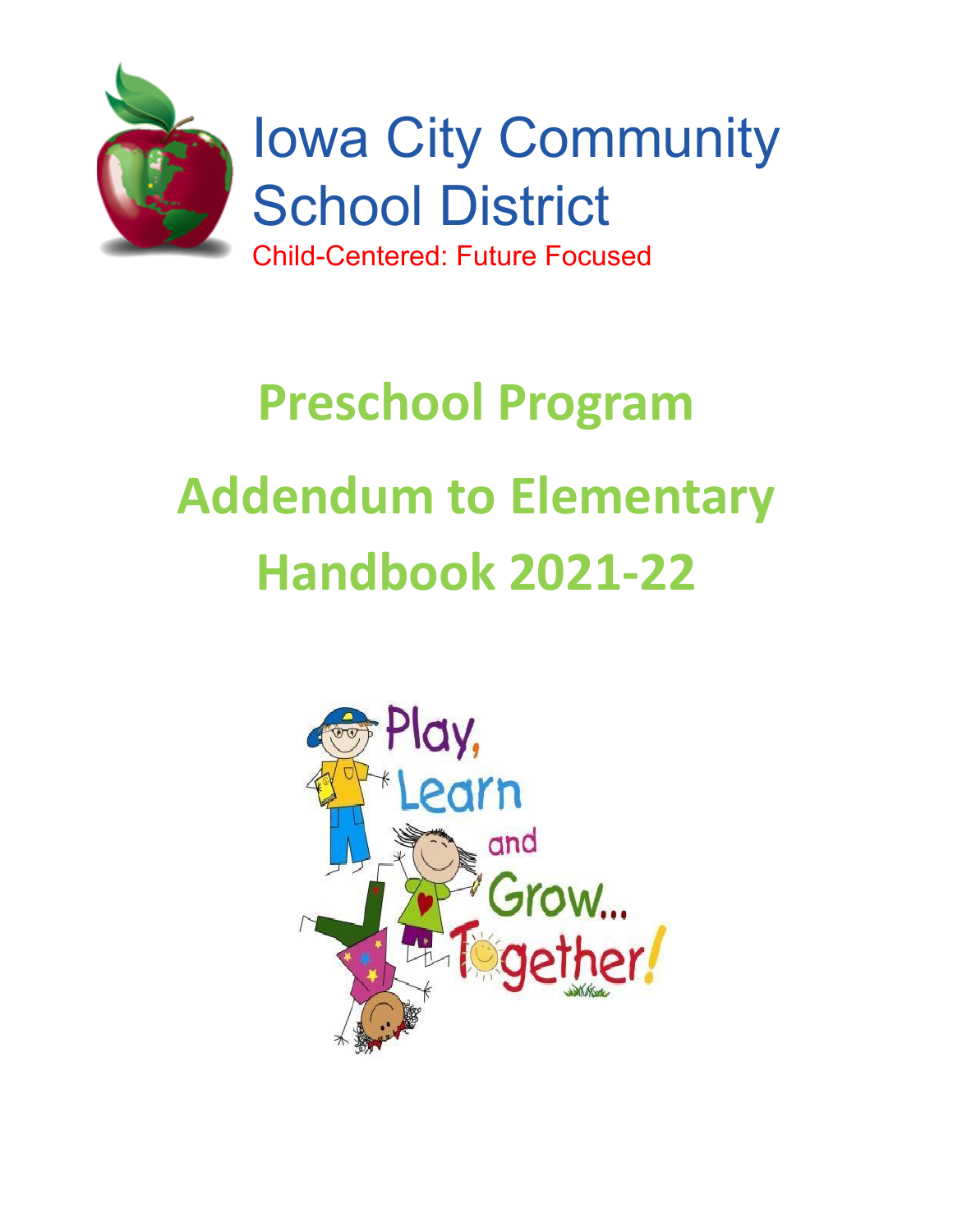# **Welcome from the Iowa City Community School District Preschool Program**

Dear Families,

Welcome to the Iowa City Community School District Preschool Program. We are looking forward to a successful year of learning and growing with you and your child. The ICCSD's Statewide Voluntary Preschool's goal is to provide high quality preschool to meet the individual needs of ALL children.

An essential component of the Iowa City Community School District Preschool Program is the strong, developmentally appropriate, play-based instruction delivered by talented teachers certified in early childhood and early childhood special education. Preschool classrooms are also supported by paraprofessionals who meet the State of Iowa standards for Highly Qualified Paraprofessionals.

We recognize the importance of family involvement and the valuable contribution it makes to the success of our preschool programs. We welcome and encourage your participation throughout the year as a member of your child's preschool classroom.

All programs use the state and district approved, research-based curriculum and assessment, and are accredited through the Iowa Quality Preschool Program Standards administered by the Iowa Department of Education. The Iowa Early Learning Standards are used to guide expectations for student learning and instructional practices.

We have prepared this Handbook Addendum to provide you with information about the district's preschool programs. This handbook should help answer your questions. If you have any additional questions, please contact your child's teacher.

Sincerely,

ICCSD Early Childhood Staff

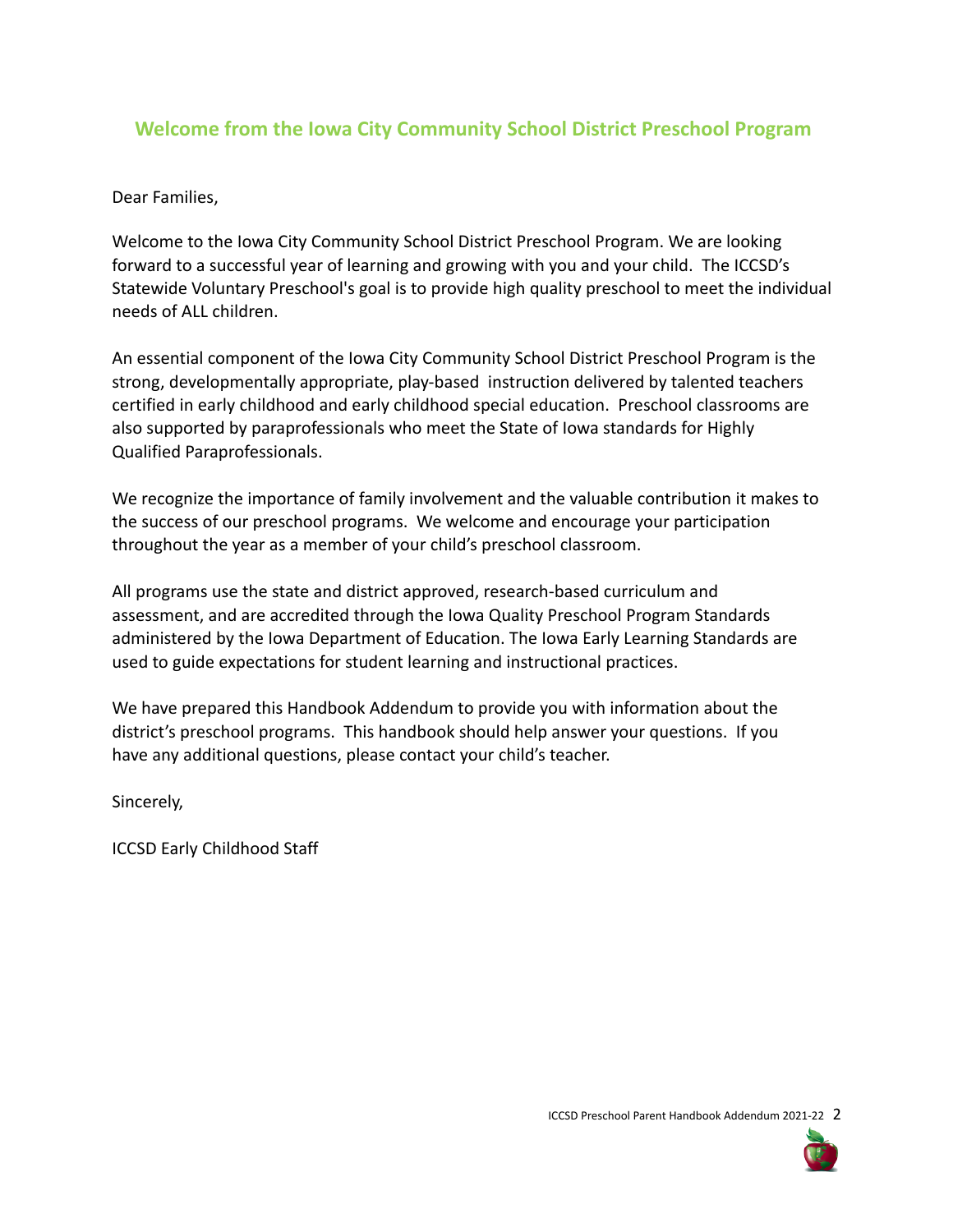**In addition to your [Elementary Handbook](https://www.iowacityschools.org/domain/27) the following schedule and procedures are unique to the preschool program:**

#### **Hours of Service:**

- AM Program: 7:55-10:45 a.m. M-F
- PM Program: 12:00-2:55 p.m. M,T,W,F (*NO pm preschool on Thursday afternoons)*

#### **Yearly Calendar:**

The Half Day Preschool program follows the lowa City [Community](https://www.iowacityschools.org/Page/17903) School District Calendar with the following adjustments:

- August 23-27th: Virtual Home Visits (scheduled individually)
- August 30th: Preschool start date
- November 11 & 17: Parent teacher conferences (no school for students)
- February 24th & March 1: Parent teacher conferences (no school for students)
- May 25th: Last day of preschool

#### **Attendance Policy: [Elementary Parent Handbook](https://www.iowacityschools.org/domain/27)**

A four-year old enrolled in the Statewide Voluntary Preschool Program (SWVPP) is of compulsory attendance age unless the child's parent submits written notice to the district of the intent to remove the child from the program (lowa Code [299.1A\)](https://www.legis.iowa.gov/docs/code/299.1A.pdf). Compulsory attendance is outlined in the elementary handbook.

# **Illness Policy: [Elementary Parent Handbook](https://www.iowacityschools.org/domain/27)**

# **Ratio of Staff to Children:**

There must be at least one teacher present in a classroom during the instructional time. A minimum of one staff member and one teacher shall be present when 11 to 20 children are present. There shall be no more than 20 children per classroom (lowa Code [16.3\(2-3\)](https://www.legis.iowa.gov/docs/ACO/chapter/281.16.pdf)).

# **School Day Schedule:**

- 100 % Online [Preschool](https://drive.google.com/file/d/13LuKSOjkqQiiKOTTcIx_y7ak8pAUfr8_/view?usp=sharing) Student Schedule
- Onsite [Preschool](https://drive.google.com/file/d/1hpIJgYJqVowg4Aa0uZEkeZ3OXfScdnvr/view?usp=sharing) Student Schedule

# **Arrival and Departure Procedures**:

Due to COVID-19, children will be asked to arrive at staggered times. This will be arranged by the preschool staff. Parents or designated adults must stay with their child until they are met by their teacher or designated school staff member. Children may not arrive early to play on the playground with older children. At departure, children must be met by their parent or designated adult, outdoors as arranged by each school, at the designated preschool time. For children who are eligible to ride the school bus, a district staff member will meet them at the bus and escort them to the bus at the end of the school day.

#### **Fees/Supplies:**

Statewide Voluntary Preschool Programs (SWVPP) are funded by the Iowa Department of Education and

ICCSD Preschool Parent Handbook Addendum 2021-22 3

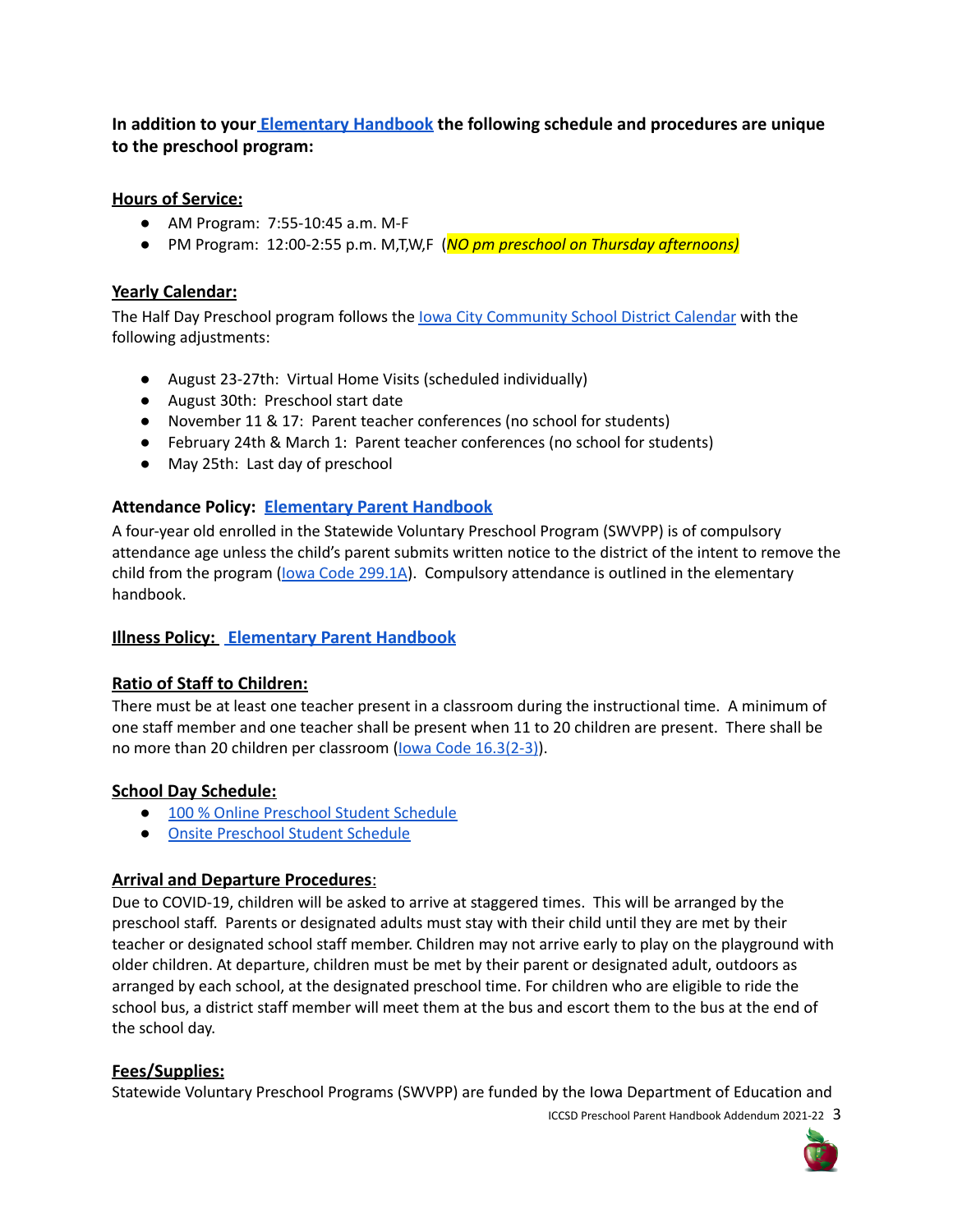are provided at no charge to families. This includes supplies. ICCSD provides supplies for all students. If families wish to donate supplies to the preschool program, that is fine, but not required.

# **Virtual Home Visits:**

Virtual Home Visits provide an opportunity for the teacher to orient the family to preschool. It is a time to become acquainted with and learn from the family about their family structure, goals for their child, and other information families wish to share about their backgrounds. Virtual Home Visits also provide a time for teachers to share information about preschool, the elementary school, and the school district. Teachers are happy to answer parent questions about the program, and share information, such as the district school calendar, information about the curriculum, policies and procedures, and individual information pertaining to their child's classroom. Preschool teachers will connect with families individually to schedule home visits.

# **Snack:**

The ICCSD Preschool Program provides preschool snacks for students onsite. Snack menus are developed according to district and federal food program guidelines and standards. A snack will be provided daily and made available to all students.

# **Diapering Procedure:**

ICCSD follows the following procedures for diapering:

For children who are unable to use the toilet consistently, the program makes sure that:

- a. For children who require cloth diapers, the diaper has an absorbent inner lining completely contained within an outer covering made of waterproof material that prevents the escape of feces and urine. Both the diaper and the outer covering are changed as a unit.
- b. Cloth diapers and clothing that are soiled by urine for feces are immediately placed in a plastic bag (without rinsing or avoidable handling) and sent home that day for laundering.

Staff check children for signs that diapers or pull-ups are wet or contain feces

- c. at least every two hours when children are awake and
	- d. when children awaken.
- e. Diapers are changed when wet or soiled.
- f. Staff change children's diapers or soiled underwear in the designated changing areas and not elsewhere in the facility.
- g. Each changing area is separated by a partial wall or at least three feet from other areas that children use and is used exclusively for one designated group of children.

h. At all times, caregivers have a hand on the child when being changed on an elevated surface. In the changing area, staff

- i. post changing procedures and
- j. follow changing procedures
- k. These procedures are used to evaluate teaching staff who change diapers.
- l. Surfaces used for changing and on which changing materials are placed are not used for other purposes, including temporary placement of other objects, and especially not for any object involved with food or feeding.
- m. Containers that hold soiled diapers and diapering materials have a lid that opens and closes tightly using a hands-free device (e.g. a step can).